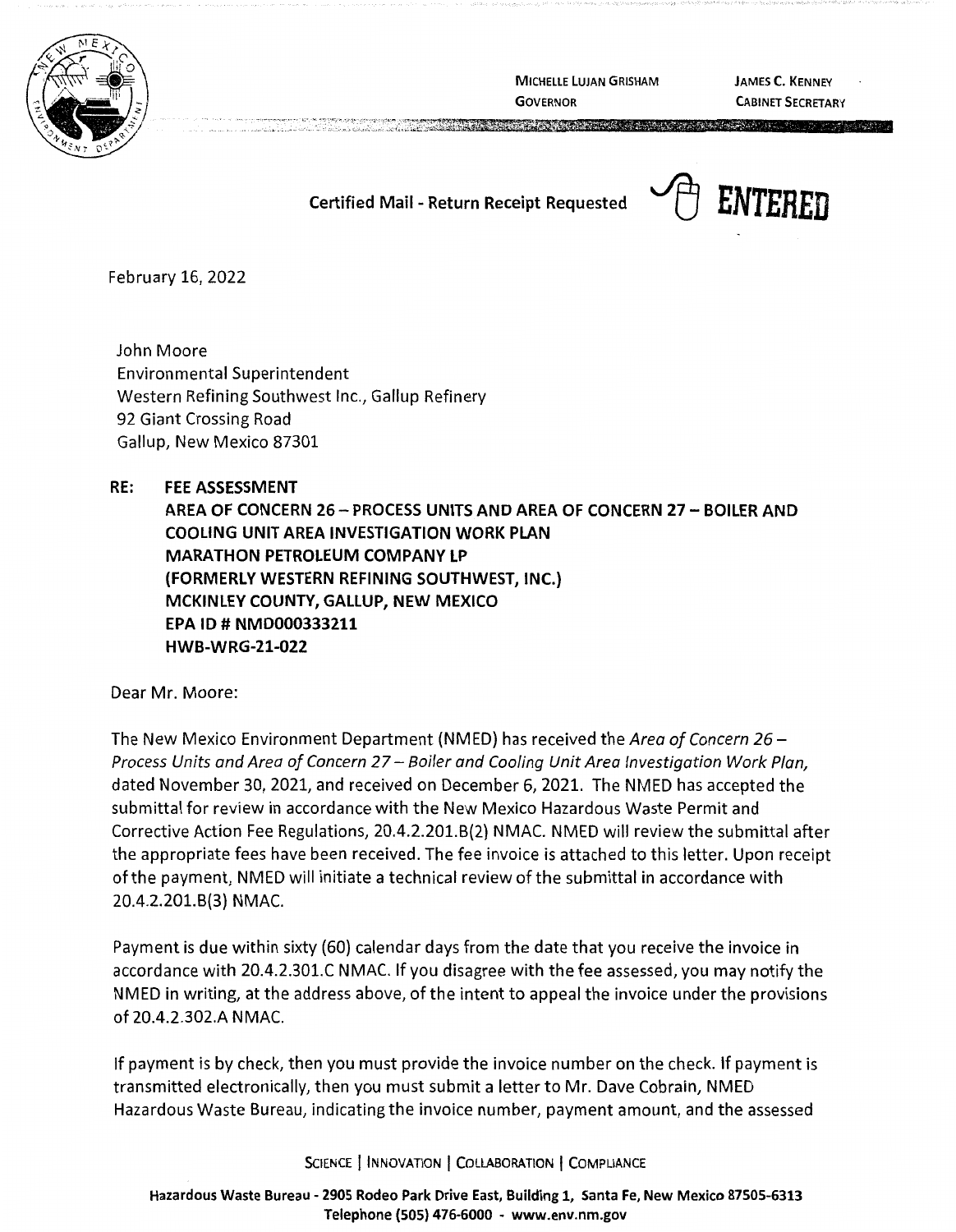Mr. Moore February 16, 2022 Page 2

activity prior to transferring funds.

If you have any questions regarding this letter, please contact Michiya Suzuki of my staff at 505- 690-6930.

Sincerely,

W

Dave Cobrain Program Manager Hazardous Waste Bureau

cc: J. Sanchez, NMED HWB M. Suzuki, NMED HWB

 $\mathcal{L}$